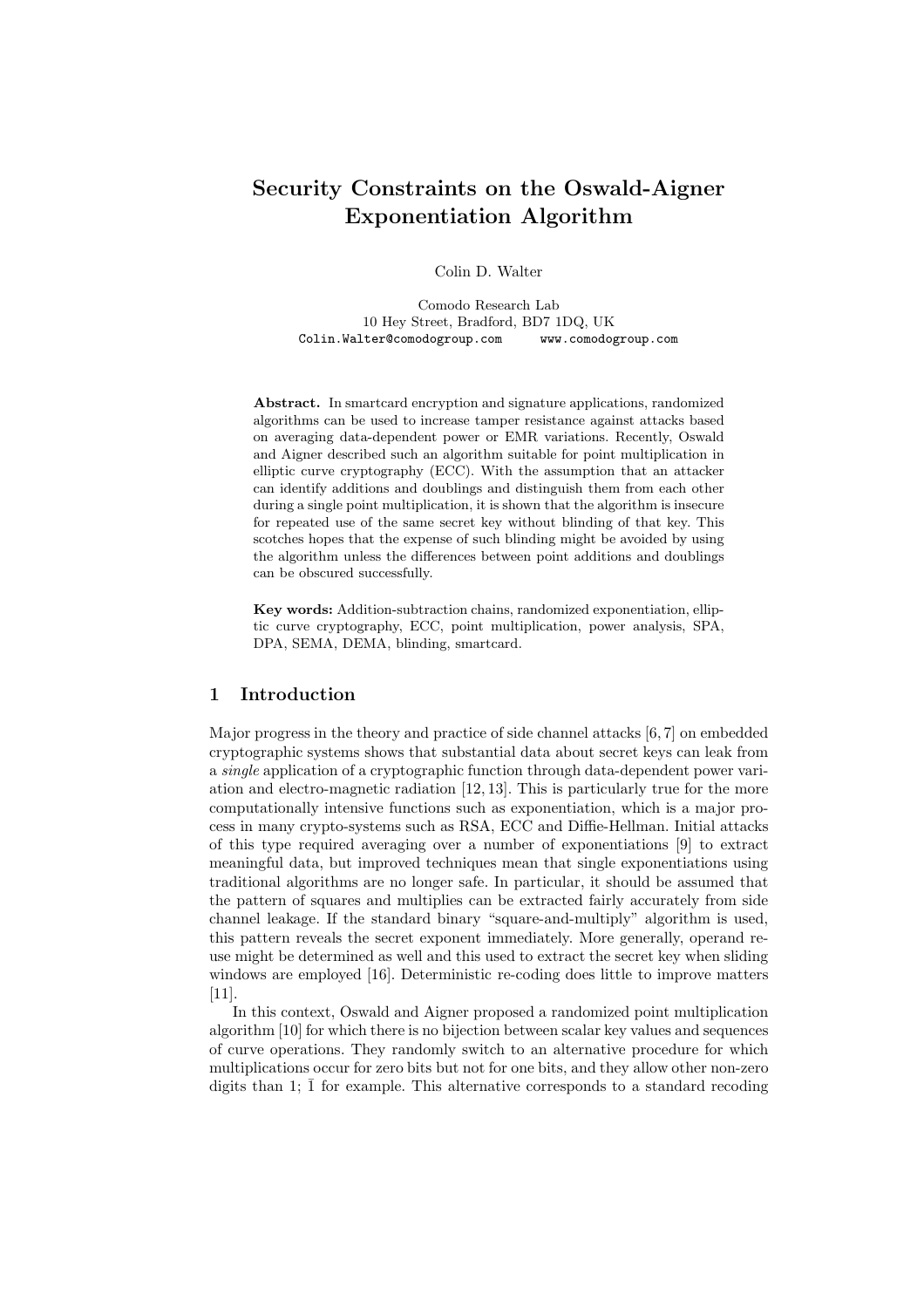of the input bits to remove long sequences of 1s. On the one hand, the pattern of squares and multiplications is no longer fixed, so that averaging power traces from several exponentiations does not make sense, and, on the other hand, there is ambiguity about which digit value is associated with each multiplication.

This article analyses the set of randomized traces that would be generated by repeated re-use of the same unblinded key  $k$ . By aligning corresponding doublings in a number of traces, the possible operation sequences associated with bit pairs and bit triples of the secret key  $k$  can be extracted. With only a few traces (10 or so) this provides enough information to determine most bits of k unequivocally, and most of the rest with a high degree of certainty.

Previous work in this area includes [11] and [14]. Oswald [11] takes a similar but deterministic algorithm and shows how to determine a space of possible keys from one sequence of curve operations, but not how to combine such results from different sequences. Here the freedom afforded by the randomization minimises the inter-dependence between consecutive operations and so it is unclear whether or not her techniques would lead to an intractable amount of computing. Okeya & Sakurai [14] treat the simple version of the randomized algorithm and succeed in combining results from different multiplications by the same key. They require the key  $k$  to be re-used  $100 + \log_2 k$  times. Here we treat the more complex version of the algorithm, one which is also slightly extended in order to increase security against side channel attacks. The analysis of Okeya & Sakurai is inapplicable in this more general case because it depends on a fixed finite automaton state occuring after processing a zero bit. However, using new methods we find that a) measurements from only  $O(10)$ uses of the secret key reveal the key by applying theory which considers pairs of bits at a time, b) software which considers longer sequences of bits can process just two uses to obtain the key in  $O(\log k)$  time, and c) for standard key lengths and perfect identification of adds and doubles, a single use will disclose the key in a tractable amount of time. In addition, our attack seems less susceptible to error: bits are deduced in parallel so that incorrect deductions of some bits affect at most the neighboring one or two bits. In comparison, the attack of Okeya & Sakurai recovers bits sequentially, making recovery from errors more complex.

Although only one algorithm is studied here, a similar overall approach can be used to break most randomized recoding procedures under the same conditions. The two main properties required are: i) after a given sequence of point operations, the unprocessed part k' of the key can only have one of a small, bounded number of possible values (determined from  $k$  by the length of the operation sequence but independent of other choices); and ii) it is possible to identify an associated subset of trace suffixes for which all members correspond to the same value of  $k'$ . These also hold for the algorithm proposed by Liardet  $\&$  Smart [8], which uses a sliding window of random, variable width. They seem to be the key properties required in [20] to demonstrate similar weaknesses in that algorithm also. Two alternatives, Mist [18] and overlapping windows [3], provide a much wider range of values for the unprocessed parts  $k'$  of keys. Without property (i) holding, they appear to be safer, particularly when keys are re-used.

Several counter-measures exist for reducing the quantity of data that leaks in this way. For elliptic curve cryptography (ECC), the likelihood of distinguishing between point additions and doublings can be reduced by making each follow the same pattern of field (and other) operations. Several solutions have been proposed [4, 2, 1], but squares and multiplications in the field behave differently [15] and so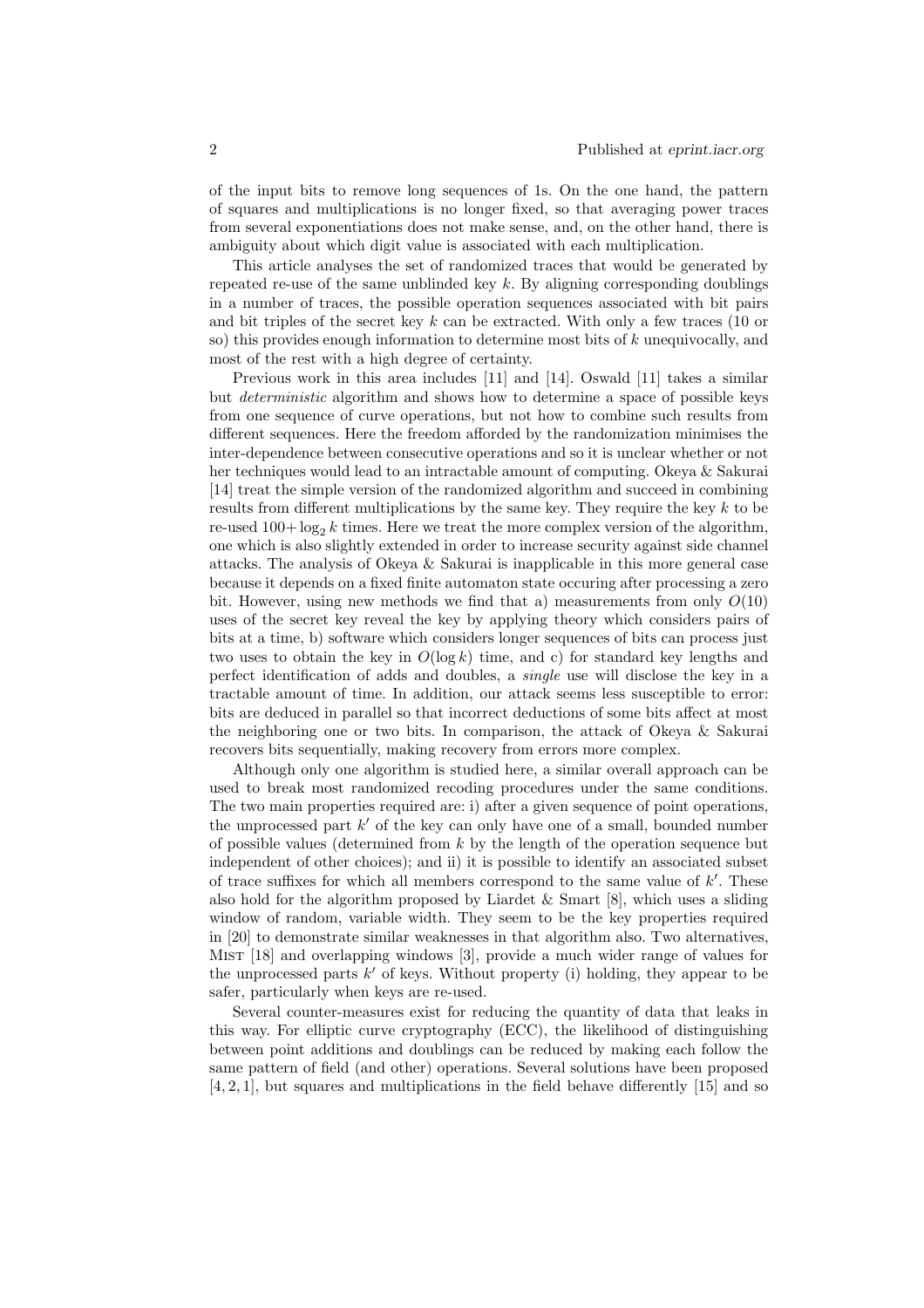there is no reason to believe that such recoding will necessarily hide the distinction between additions and doublings completely.

The attack here depends on the same key being reused on each occasion. One standard counter-measure to frustrate averaging the traces of many exponentiations is to modify the secret exponent each time from e to  $e+rq$  where r is a random number, typically 32-bits, and  $q$  is the order of the (multiplicative) group in which the exponentiation is performed [6]. Then property (i) above cannot hold. Although this blinding results in a different exponentiation every time, for ECC it adds 20% to the number of point operations for a typical key of 160 bits. It had been hoped that randomized algorithms might avoid this extra cost. This is no longer seems to be the case unless code for adds and doubles can be made to execute indistinguishably.

## 2 The Oswald-Aigner Exponentiation Algorithm

This section contains a brief outline of the Oswald-Aigner algorithm [10]. It is written in terms of the additive group of points on an elliptic curve  $E$  defined over a field  $F$  with identity element  $\mathcal O$ . Field elements and rational integers are written in lowercase while points on the curve are written in capitals. The algorithm computes the point  $Q = kP$  for a given positive integer k (the secret key) and a given point  $P$  on  $E$ .



Fig. 1. Finite automaton for an extension of the algorithm.  $rb$  is a random bit.

The algorithm randomly introduces alternative re-codings to the representation of k. It can be viewed as pre-processing bits of  $k$  from right to left into a new digit set  $\{-1, 0, +1, +2\}$ . Then the resulting scheme for point multiplication can be performed in either direction. The conversion uses a carry bit set initially to 0. When this bit is summed with the current bit of  $k$ , the result 0, 1 or 2 can be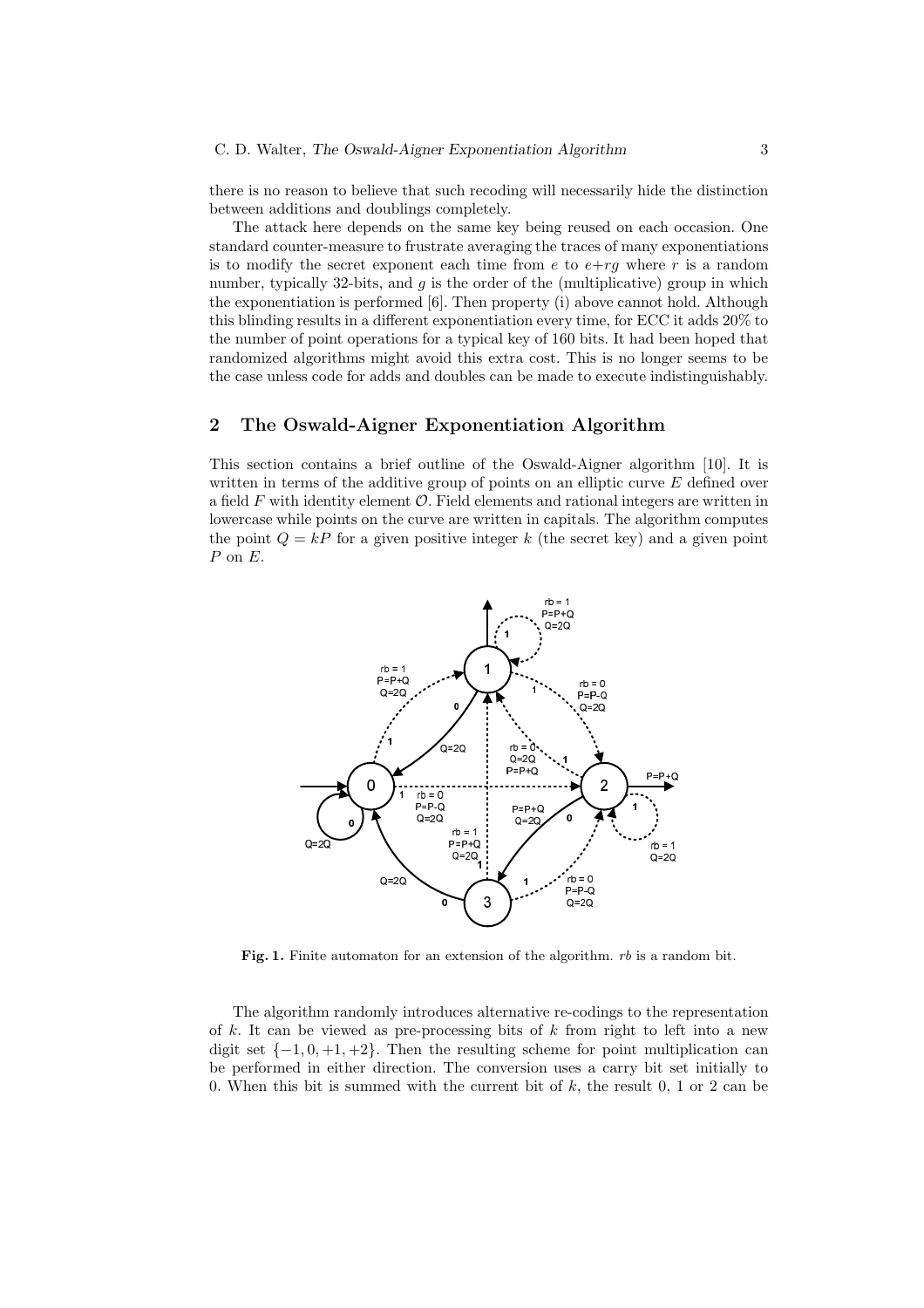re-coded in different ways: 0 always gives a new digit 0 with carry 0; 1 can give either new digit 1 and carry 0 or new digit  $\overline{1}$  with carry 1; and 2 gives either new digit 0 and carry 1, or new digit 2 and carry 0.

Fig. 1 illustrates this as a finite automaton for an inconsequential extension of the original algorithm. It has 4 states, numbered 0 to 3 with the carry being 1 if, and only if, the state is 2. For the transition from state 2 to state 1, the normal order of doubling and adding is reversed. This achieves the processing for digit value 2. The extension here allows a new transition from state  $0$  to state  $2$ ; the original algorithm is the special case in which the random bit  $rb = 1$  always for state 0. Rather than taking a uniform distribution in every case, we will also allow the random bits to be explicitly biased. However, if the same distribution of random bits is used for each of the states 0, 1 and 3, the automaton can be simplified to consist of just two states, obtained by merging states 0, 1 and 3.

Figure 2 provides equivalent code for the associated right-to-left point multiplication. A left-to-right version is also possible, and can be attacked in the same way.

```
\mathbf{Q} \leftarrow \mathcal{O};
State \leftarrow 0;
While k > 0 do
{
    If (k \mod 2) = 0 then
    case State of
     {
        0,1,3 : Q \leftarrow 2Q ; State \leftarrow 0 ;
        2 : P \leftarrow P+Q ; Q \leftarrow 2Q ; State \leftarrow 3;
    }
    else
    case State of
    {
        0,1,3: If rb = 0 then /* rb is a Random Bit */{P \leftarrow P-Q ; Q \leftarrow 2Q ; State \leftarrow 2}else
                          \begin{array}{l} \texttt{\{ P \leftarrow P+Q \texttt{ ; } Q \leftarrow 2Q \texttt{ ; State } \leftarrow 1 \texttt{ } \}} \end{array} ;2 : If \mathbf{rb} = 0 then \frac{\partial^*}{\partial s} is a Random Bit \frac{*}{\partial s}{ q \leftarrow 2Q ; p \leftarrow P+Q ; State \leftarrow 1 }else
                         {0 \leftarrow 20} ;
    } ;
    k \leftarrow k div 2;
} ;
If State = 2 then P \leftarrow P+Q;
```
Fig. 2. Oswald & Aigner's randomized signed binary exponentiation (extended).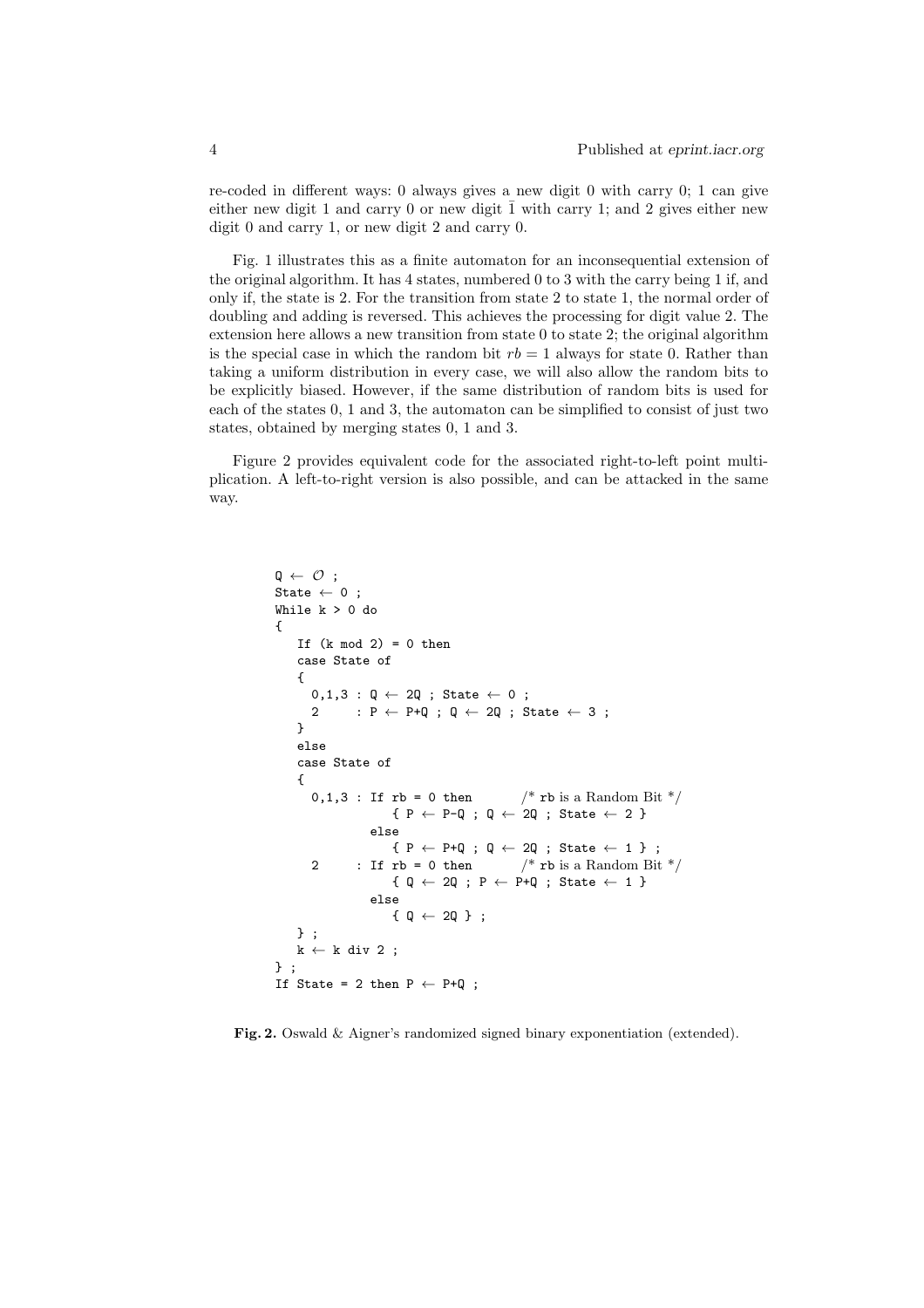## 3 Efficiency Considerations

Although the algorithm appears to be fully described, there are still some details to decide. Specifically, the choice of the random bits  $rb$  can be skewed to favour certain transitions. As we shall see, this affects both efficiency and security.

Every bit of the key  $k$  is associated with a corresponding doubling operation. This means that the number of doublings is fixed, and time efficiency depends only on the total number of additions and subtractions. We will assume that, for security reasons, point subtractions have been made indistinguishable from point additions as far as is possible. Then efficiency depends entirely on the total number of such operations, which we will henceforth always refer to as additions.

**Definition 1.** Let  $\alpha$ ,  $\beta$ ,  $\gamma$  and  $\delta$  be the chosen probabilities that the random bit rb is 1 when the current state is 0, 1, 2 or 3 respectively.

Then, for a key k whose bits are selected independently and at random from a uniform distribution, the matrix of transition probabilities between states of the automaton is

| $\frac{1}{2}$              | $\frac{1}{2}$     | 0                  | $\frac{1}{2}$      |
|----------------------------|-------------------|--------------------|--------------------|
| $\frac{\alpha}{2}$         | $\frac{\beta}{2}$ | $\overline{2}$     | $\frac{\delta}{2}$ |
| $\alpha$<br>$\overline{2}$ | $\overline{2}$    | $\frac{\gamma}{2}$ | $\overline{2}$     |
| J                          | 0                 | $\frac{1}{2}$      | 0                  |

**Lemma 1.** The transition matrix has an eigen-vector  $(\frac{1}{2} - \mu, \frac{1}{2} - 2\mu, 2\mu, \mu)$  where  $\mu = \frac{2-\alpha-\beta}{12-2\alpha-4\beta-4\gamma+2\delta}$  and this contains, as elements, the probabilities associated with each state. Moreover,  $0 \leq \mu \leq \frac{1}{4}$ .

This is an easy exercise for the reader. Taking the dot product of this with the vector  $(\frac{1}{2}, \frac{1}{2}, 1-\frac{1}{2}\gamma, \frac{1}{2})$  of average additions associated with each state provides the expected number of additions per bit:  $\frac{1}{2} + (1 - \gamma)\mu$ . Similarly, taking the dot product with the corresponding vector  $(1, 1, 1, 1)$  for doublings provides 1 as the expected number of doublings per bit.

In order to minimise the total number of additions and hence the addition chain length, we need to pick  $(1-\gamma)\mu = 0$ , i.e.  $(1-\gamma)(2-\alpha-\beta) = 0$ , i.e. either never take the transition from state 2 back to state 1, or never take either of the transitions from states 0 and 1 to state 2. Of course, one might back away from these extremes to retain greater randomness in the chains. In particular,  $\alpha$  and/or  $\beta$  should be kept away from 1 so that states 2 and 3 are reachable. In the limit as  $\alpha\beta\gamma\delta\rightarrow 1$ (which optimises efficiency), on average there is half an addition per bit of  $k$ . Thus, a typical addition chain has a little over  $\frac{1}{2} \log_2 k$  additions (or subtractions). Even a modest bias towards efficiency, such as taking  $\alpha = \beta = \gamma = \delta \ge \frac{3}{4}$ , changes this by just 2% or less.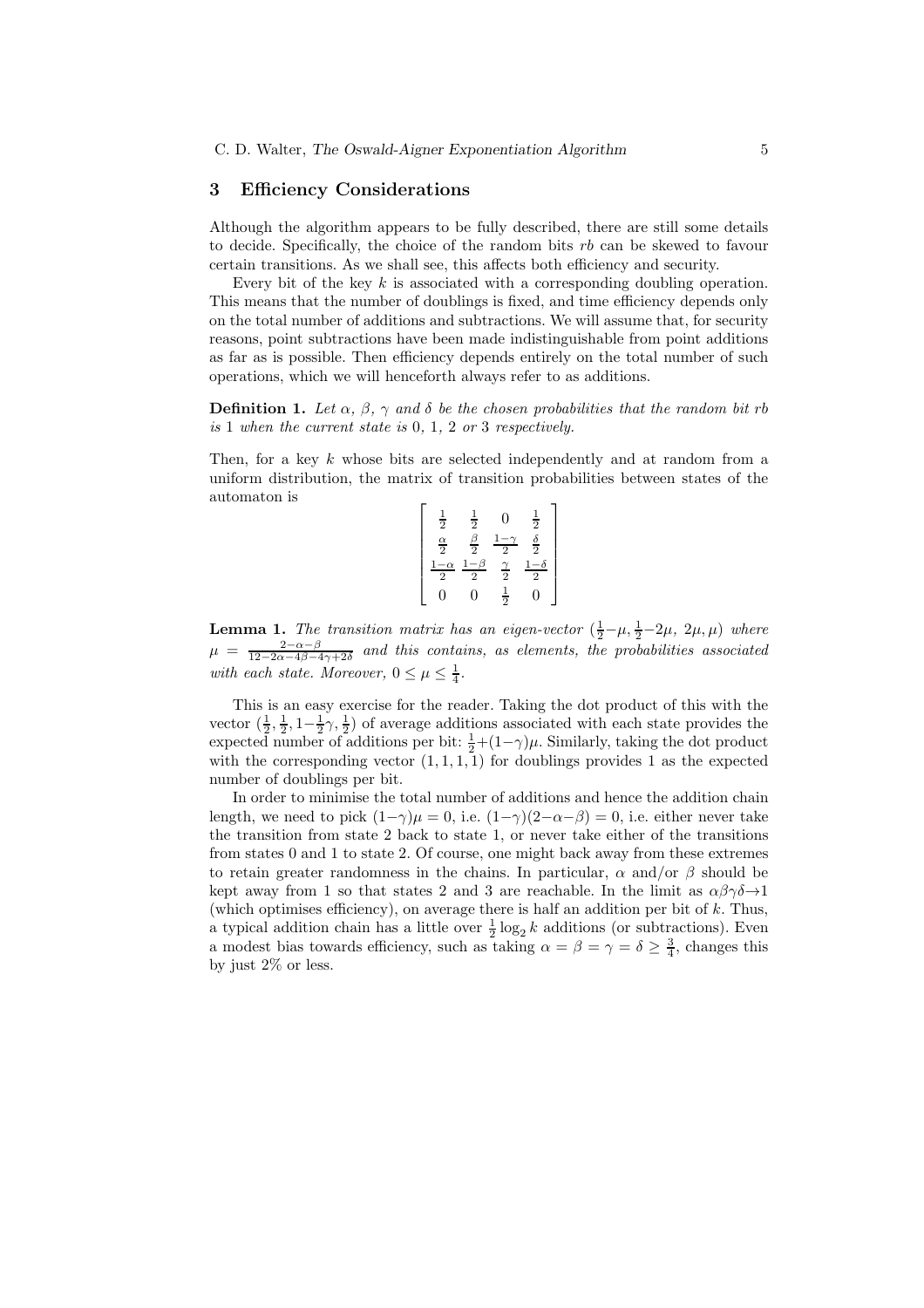## 4 The Attack

#### 4.1 Introduction & Initial Hypotheses

The purpose of randomized exponentiation algorithms is to frustrate side channel analysis by an attacker. In particular, they are counter-measures against using knowledge of the exponentiation process to extract the secret key  $k$ . Several different levels of leakage are possible, depending on the resources of the attacker. A poor signal-to-noise ratio (SNR) means that many samples have to be taken, and averaging the side channel leakage is one way of improving the SNR. So a critical parameter is whether or not the attacker's equipment is good enough for him to extract sufficient meaningful data from the side channel trace of a single scalar multiplication. If it is, then the standard key blinding described earlier suddenly fails to provide the data hiding protection afforded by averaging away local data dependencies. Improved equipment and laboratory techniques mean that this barrier can now be breached without too much expenditure [12, 13].

The categories of leakage which could be considered include the following: i) individual point operations can be observed on power, EM or other side channel traces; ii) point doublings and point additions can be distinguished from each other; iii) re-use of operands can be observed; and iv) operand addresses can be deduced. Point (i) may hold simply because program instructions and data need to be fetched at the start of each point operation, and these cause different effects on the side channels than field operations. Point (ii) may then hold as a result of different patterns of field operations for point additions than for point doublings. Properties (iii) and (iv) might hold as a result of being able to deduce Hamming weights of data and address words travelling along the bus.

Randomization prevents the obvious averaging of the traces of many point multiplications which was used in initial power analysis attacks on the binary "squareand-multiply" algorithm. There are no longer any corresponding doublings which can be aligned since every point multiplication determines a different sequence of doublings and additions. With matched code for additions and doublings  $[1, 2, 4, 4]$ 8], averaging may hide the difference between the two operations because they are no longer separated in time, but in current implementations such averaging will certainly reveal the start and end of the individual point operations which make up the scalar multiplication.

The attack described here requires the SNR to be good enough to extract some useful data from single point multiplications on the curve. Specifically, initially we assume that:

- Adds and doublings can always be identified correctly and distinguished from each other using traces obtained from side channel leakage for a single point multiplication; and
- A number of traces are available corresponding to the same secret key value applied to independent scalar multiplications.

The insistence on "always" in the first hypothesis can be relaxed to provide a more realistic scenario. It is a convenience that allows us to provide a more accurate assessment of the strength of the attack. If doublings and additions can be distinguished successfully with a known probability, then the calculations below can easily be modified appropriately to yield similar results.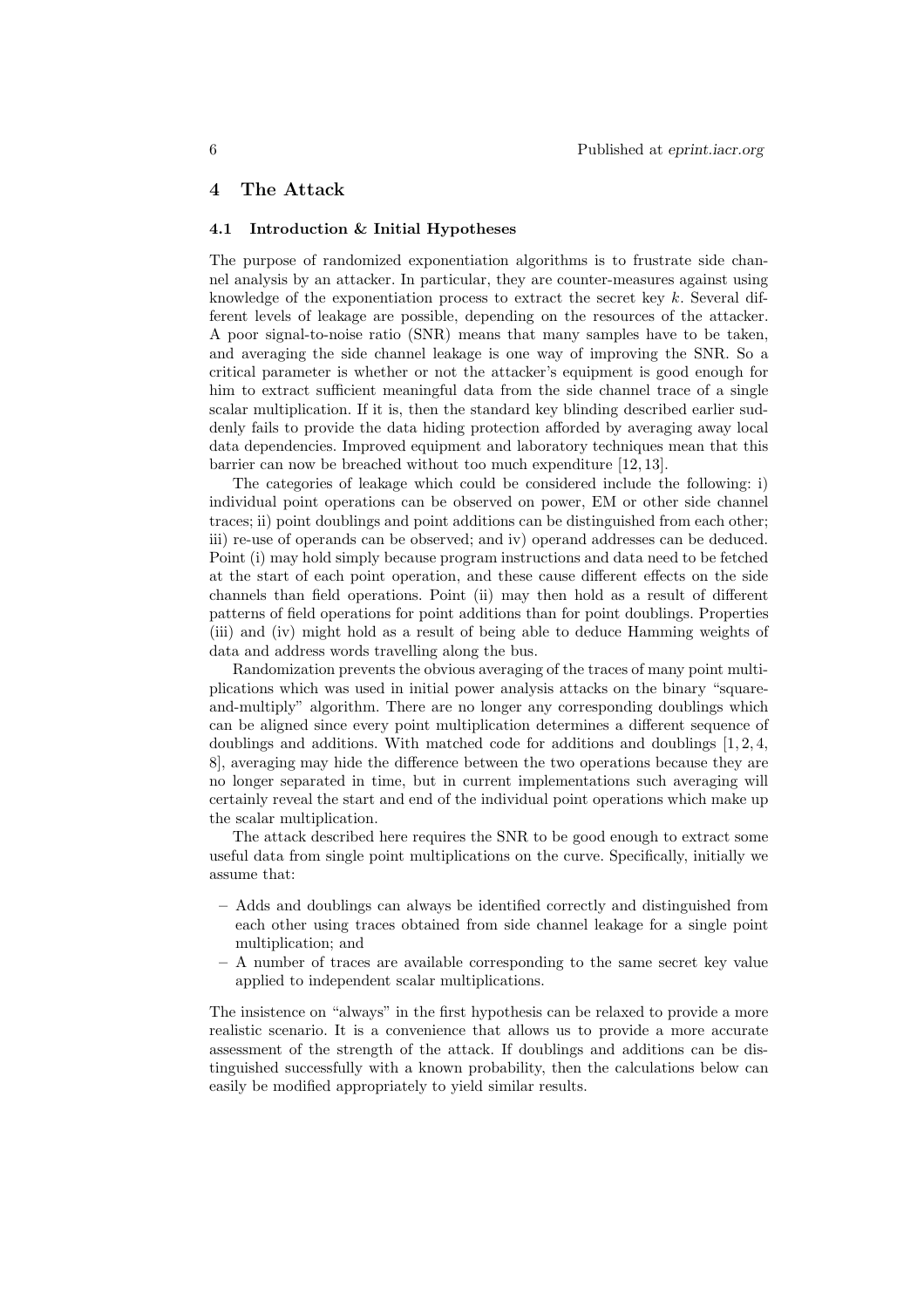#### 4.2 Overview of the Attack & Notation

The outline of the attack is as follows. For simplicity, by the first hypothesis,

– every trace tr is viewed as a word over the alphabet  $\{A, D\}$ 

where  $A$  denotes the occurrence of an addition and  $D$  the occurrence of a doubling. As usual, the trace is written with time increasing from left to right. However, this is the opposite of the binary representation of the secret key  $k$  which is processed from right to left, least significant bit first. Consequently, the two face in opposite directions. In particular, if the machine were to cycle round only states 0 and 1 giving the sequence of operations for square-and-multiply exponentiation, then the trace would be essentially the same as the binary, but reversed: every occurrence of 0 would appear as  $D$ , and every occurrence of 1 would appear as  $AD$ . The binary representation 11001 would then generate the trace ADDDADAD. There is one D for every bit, and we index them similarly:

**Definition 2.** The position of an instance of D in a trace is the number of occurrences of D to its left.

Thus, the first (leftmost) D of ADDDADAD has position 0 and arises from processing the last (rightmost) bit of 11001, which has index 0.

It is readily verified that the only transition which places  $D$  before rather than after an associated occurrence of  $A$  is the transition  $(21)$ . Hence, every occurrence of the substring  $D A A D$  in a trace  $tr$  corresponds to the processing path traversing the transitions  $(21)$  then  $(12)$  or  $(11)$  in the finite automaton. This substring splits the trace between the As into a prefix and a suffix. There is a corresponding splitting of the binary representation of the secret key  $k$  into a least significant part and a most significant part. Since the key and trace are processed in opposite directions with one doubling per transition, i.e. per bit, the least significant part of  $k$  has a number of bits equal to the number of  $Ds$  in the associated prefix of  $tr$ .

Every occurrence of the triplet 111 in  $k$  enables the pair  $AA$  to occur in some traces (according to the values of the random bits) when processing the second and third least significant bits. Even with a small number of independent traces, almost all triples 111 can be found using these relatively frequent occurrences. It will be shown that similar properties for the distributions of substrings associated with each possible bit pair enable most other bits to be recovered. Since every bit is determined essentially independently of the others, the uncertainties due to noise and errors do not grow unreasonably, and so the attack is feasible in practice.

#### 4.3 Properties of Traces

**Lemma 2.** Suppose trace tr is given. If 11 occurs at some point in the binary representation of k then the probability of the left-hand 1 being represented by transition (21) in tr is  $\pi = 4\mu(1-\gamma)$ .

*Proof.*  $4\mu$  is the probability of being in state 2 as a result of the right-hand 1 and  $1-\gamma$  is the probability of selecting transition (21) next. □

Transition (21) leads to the characteristic pattern DAAD for 111 with which this attack starts. Although there may be other measures to take into account,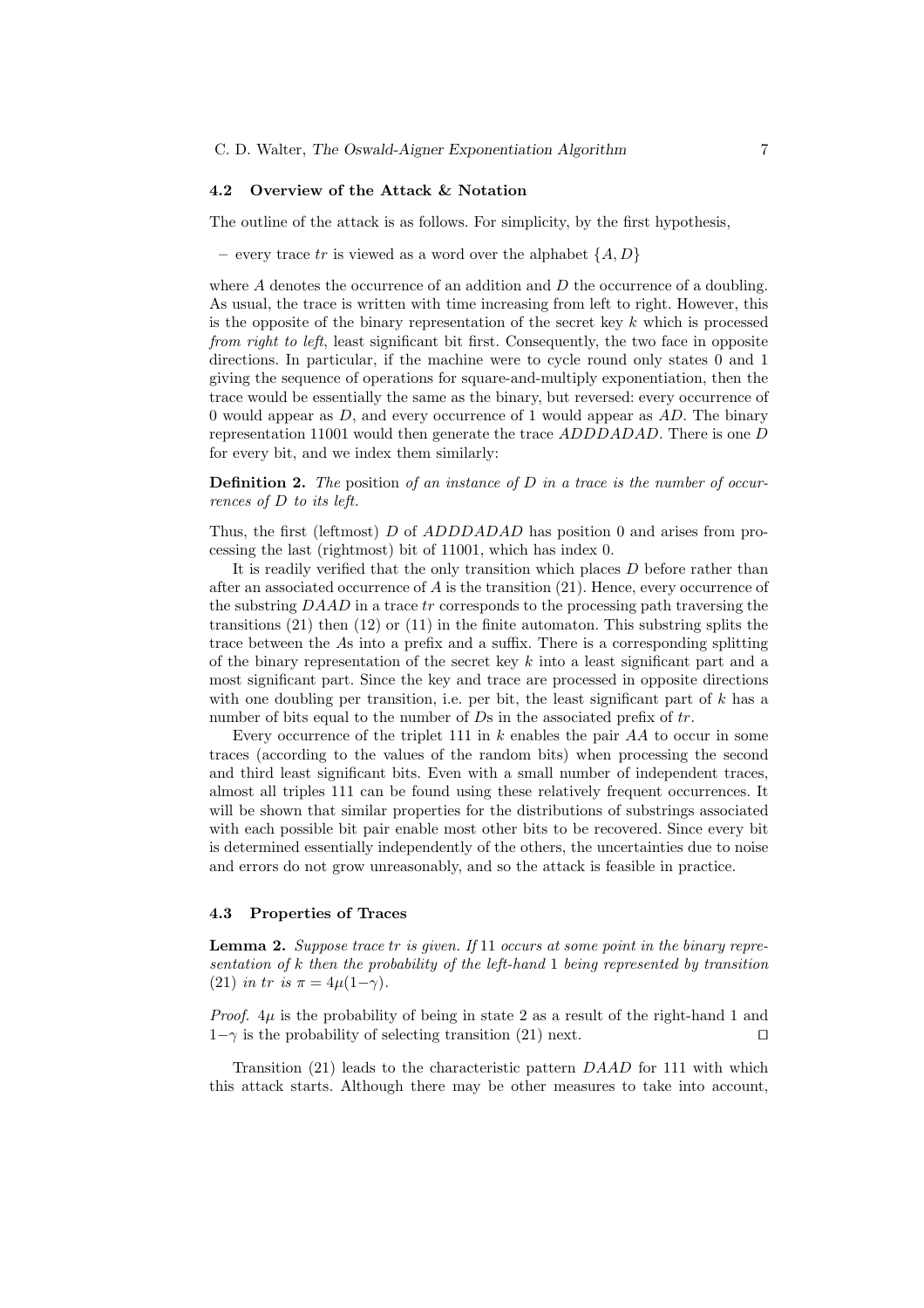as a first approximation we should expect to have to decrease occurrences of this transition in order to maximise security. Over the ranges 0 to 1 for each variable, the probability of the transition is a decreasing function for each of  $\alpha$ ,  $\beta$ ,  $\gamma$  and  $\delta$ . Hence, to maximise efficiency and security, it would probably be best to choose all of these  $\approx$  1. This will make DAAD appear only rarely. Of course, choosing  $\alpha = 1$ as in the original machine [10] and taking  $\beta = 1$  makes states 2 and 3 unreachable. so that all randomization is lost and hence also any security that might accrue from use of the algorithm.

Typically, one might choose all the variables equal to  $\frac{3}{4}$ , say. This gives the transition (21) a probability of  $\pi = \frac{1}{12}$ . With this usefully high probability of the associated pattern  $D A A D$  in a trace  $\overline{tr}$ , it can reasonably be assumed that almost every occurrence of 111 in  $k$  will be recognised from a small set of traces for typical key lengths. For n traces, the probability of not observing  $D A A D$  at a given point where 111 occurs is  $(1-\pi)^n$ . So, to determine 90% of the substrings 111 with these parameter choices, we just need a sample of 27 traces in which the adds and doubles are obtained correctly. If all four variables default to  $\frac{1}{2}$ , then  $\pi = \frac{1}{4}$  and so only 8 traces would enable a similar percentage of the 111s to be established.

In the case of ambiguities or errors in distinguishing additions from doublings, it may be helpful to determine which operations belong to which transition or bit of k. There is one doubling  $D$  per bit, but an addition  $A$  between consecutive  $D$ s may belong to the transition of either the first bit or the second. Figure 3 lists all possible combinations of transitions for consecutive pairs of bits. Clearly DAAD must split as DA.AD since each transition applies at most one addition. DA only occurs for the transition (21) and so must arise from bit 1. From the available options at state 1 of the automaton, the next bit processed is 1 if, and only if the DA is followed by AD. Otherwise, for the pair 11, the first bit processed is represented by D or AD, and so we know that the D marks the end of processing for that transition. Figure 3 shows all these choices for the bit pair 11. Thus, occurrences of DAAD in some traces enable *all* traces to be split correctly at the point corresponding to the middle of DAAD.

To summarize, since DA arises on a single transition only after a preceding 1 has enabled state 2 to be reached,

**Lemma 3.** Every occurrence of DAAD corresponds to 111 in the secret key k and enables all traces to be split at the same point. If the middle 1 has index i then the subtraces corresponding to the bits from index 0 to i are given by all characters up to and including the  $D$  at position i, plus the next  $A$  when two  $As$  occur (but no additional A otherwise).

To recover more of k, we look next at other pairs of bits, and see how many As can and do appear in traces between the two Ds corresponding to the bits. As just noted, there can be up to 2 intervening As between consecutive Ds.

**Lemma 4.** i) For a given trace, if the Ds in positions i and  $i+1$  are not separated by any As, then the bit pair  $k_{i+1}k_i$  is 00 with probability  $(2-2\mu(1-\gamma))^{-1}$ , which exceeds  $\frac{1}{2}$ . If the Ds are separated by one or more As in any trace, then the bit pair is certainly not 00.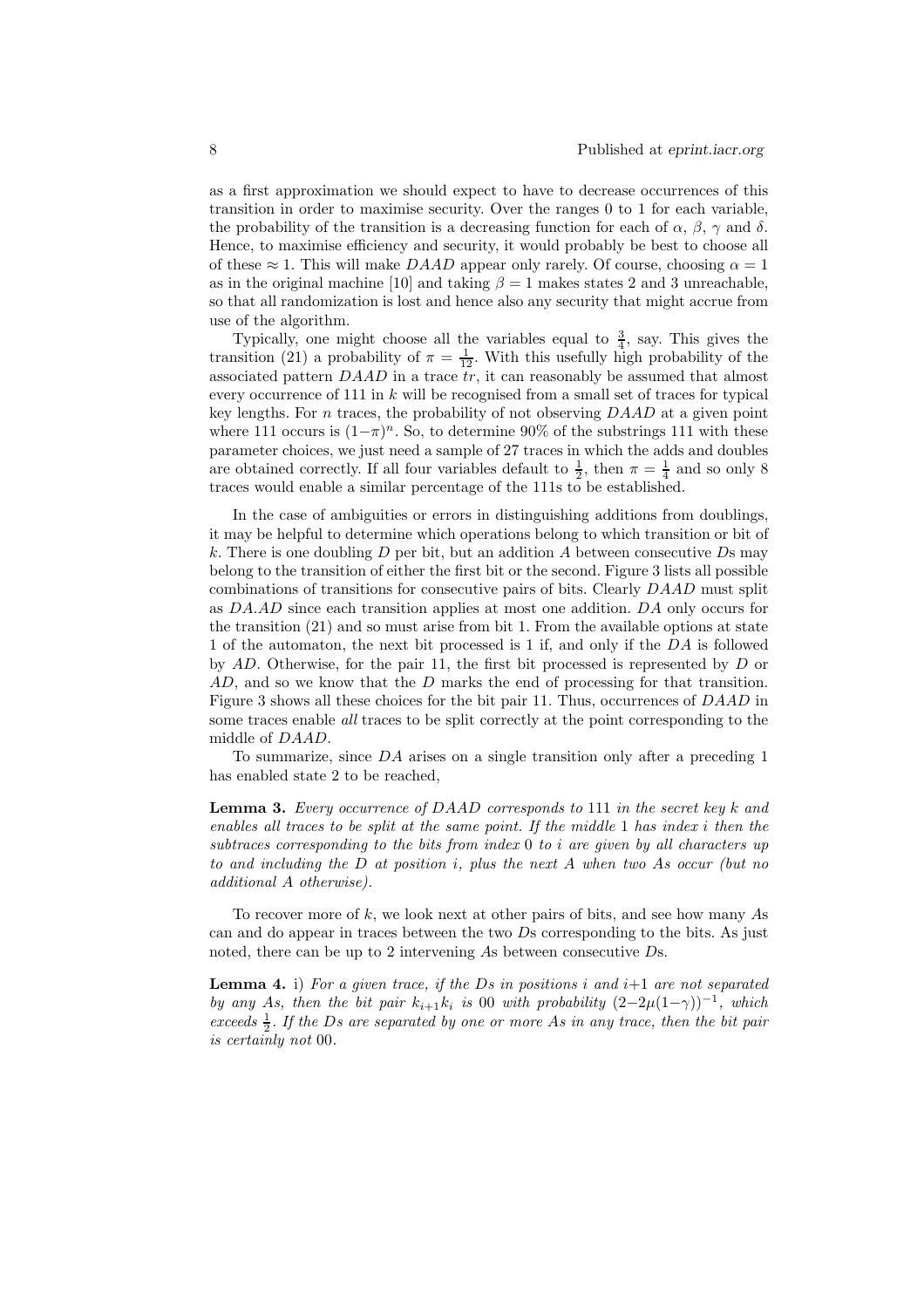ii) For a given trace, if the Ds in positions i and  $i+1$  are separated by one A, then the bit pair  $k_{i+1}k_i$  is 10 with probability  $\frac{1}{2}$ . If the Ds are separated by no As or two As in any trace, then the bit pair is certainly not 10.

iii) For a given trace, if the Ds in positions i and  $i+1$  are separated by two As, then the bit pair  $k_{i+1}k_i$  is certainly 11. The probability of two As when the bit pair is 11 is  $2\mu(1-\gamma)$ , assuming bit  $k_{i-1}$  is unknown.

iv) For a set of n traces, suppose the Ds in positions i and  $i+1$  are separated by no As in some cases, by one A in some cases, and by two As in no cases. Then the bit pair  $k_{i+1}k_i$  is 01 with probability  $(1+(1-2\mu(1-\gamma))^n)^{-1}$ .

Proof. i) First, by inspection of the finite automaton, we see that the only possible operation sequences for 00 are ADD and DD. So the Ds are always adjacent. The intervention of an A will prove that the bit pair is not 00.

| Bit    | Operation    | <i>State</i>  | <i>Probabilities,</i>                                                                              |
|--------|--------------|---------------|----------------------------------------------------------------------------------------------------|
| Pair   | Patterns     | Sequences     | <i>given the bit pair</i>                                                                          |
| $00\,$ | D.D          | 000, 100, 300 | $1-2\mu$                                                                                           |
|        | AD.D         | 230           | $2\mu$                                                                                             |
| 10     | D.AD         | 001, 002      | $rac{\frac{1}{2} - \mu}{\frac{1}{2} - 2\mu}$                                                       |
|        | D.AD         | 101, 102      |                                                                                                    |
|        | AD.AD        | 231, 232      | $2\mu$                                                                                             |
|        | D.AD         | 301, 302      | $\mu$                                                                                              |
| 01     | AD.D, AD.AD  | 010, 023      | $(\frac{1}{2}-\mu)\alpha$ , $(\frac{1}{2}-\mu)(1-\alpha)$                                          |
|        | AD.D, AD.AD  | 110, 123      | $(\frac{1}{2}-2\mu)\beta$ , $(\frac{1}{2}-2\mu)(1-\beta)$                                          |
|        | DA.D, D.AD   | 210, 223      | $2\mu(1-\gamma)$ , $2\mu\gamma$                                                                    |
|        | AD.D, AD.AD  | 310, 323      | $\mu\delta$ , $\mu(1-\delta)$                                                                      |
| 11     | AD.AD, AD.AD | 011, 012      | $\left(\frac{1}{2}-\mu\right)\alpha\beta$ , $\left(\frac{1}{2}-\mu\right)\alpha(1-\beta)$          |
|        | AD.DA, AD.D  | 021, 022      | $\left(\frac{1}{2}-\mu\right)(1-\alpha)(1-\gamma), \ \left(\frac{1}{2}-\mu\right)(1-\alpha)\gamma$ |
|        | AD.AD, AD.AD | 111, 112      | $(\frac{1}{2}-2\mu)\beta^2$ , $(\frac{1}{2}-2\mu)\beta(1-\beta)$                                   |
|        | AD.DA, AD.D  | 121, 122      | $(\frac{1}{2}-2\mu)(1-\beta)(1-\gamma), (\frac{1}{2}-2\mu)(1-\beta)\gamma$                         |
|        | DA.AD, DA.AD | 211, 212      | $2\mu(1-\gamma)\beta$ , $2\mu(1-\gamma)(1-\beta)$                                                  |
|        | D.DA, D.D    | 221, 222      | $2\mu\gamma(1-\gamma)$ , $2\mu\gamma^2$                                                            |
|        | AD.AD, AD.AD | 311, 312      | $\mu\delta\beta$ , $\mu\delta(1-\beta)$                                                            |
|        | AD.DA, AD.D  | 321, 322      | $\mu(1-\delta)(1-\gamma)$ , $\mu(1-\delta)\gamma$                                                  |

Fig. 3. All possible operation sequences for all bit pairs, and probabilities given the bit pair occurs. (The bit pairs are processed right to left.)

Figure 3 shows the operation sequences which can occur for each bit pair. It includes the probability of each, assuming that the bit pair occurs and that the initial states have the probabilities determined by Lemma 1. Knowledge of neighbouring bits would require these values to be modified.

Suppose there is no intervening  $A$  between the two specified  $D$ s. If the bit pair is 00 then the probability of this is  $\pi_{00} = 1$ ; if the bit pair is 10 then the probability is  $\pi_{10} = 0$ ; if the bit pair is 01 then the probability is  $\pi_{01} = (\frac{1}{2} - \mu)\alpha + (\frac{1}{2} - 2\mu)\beta + \mu\delta$ ; and if the bit pair is 11 then the probability is  $\pi_{11} = (\frac{1}{2} - \mu)(1 - \alpha) + (\frac{1}{2} - 2\mu)(1 - \beta) +$  $2\mu\gamma+\mu(1-\delta)$ . Thus, the correct deduction of 00 is made with probability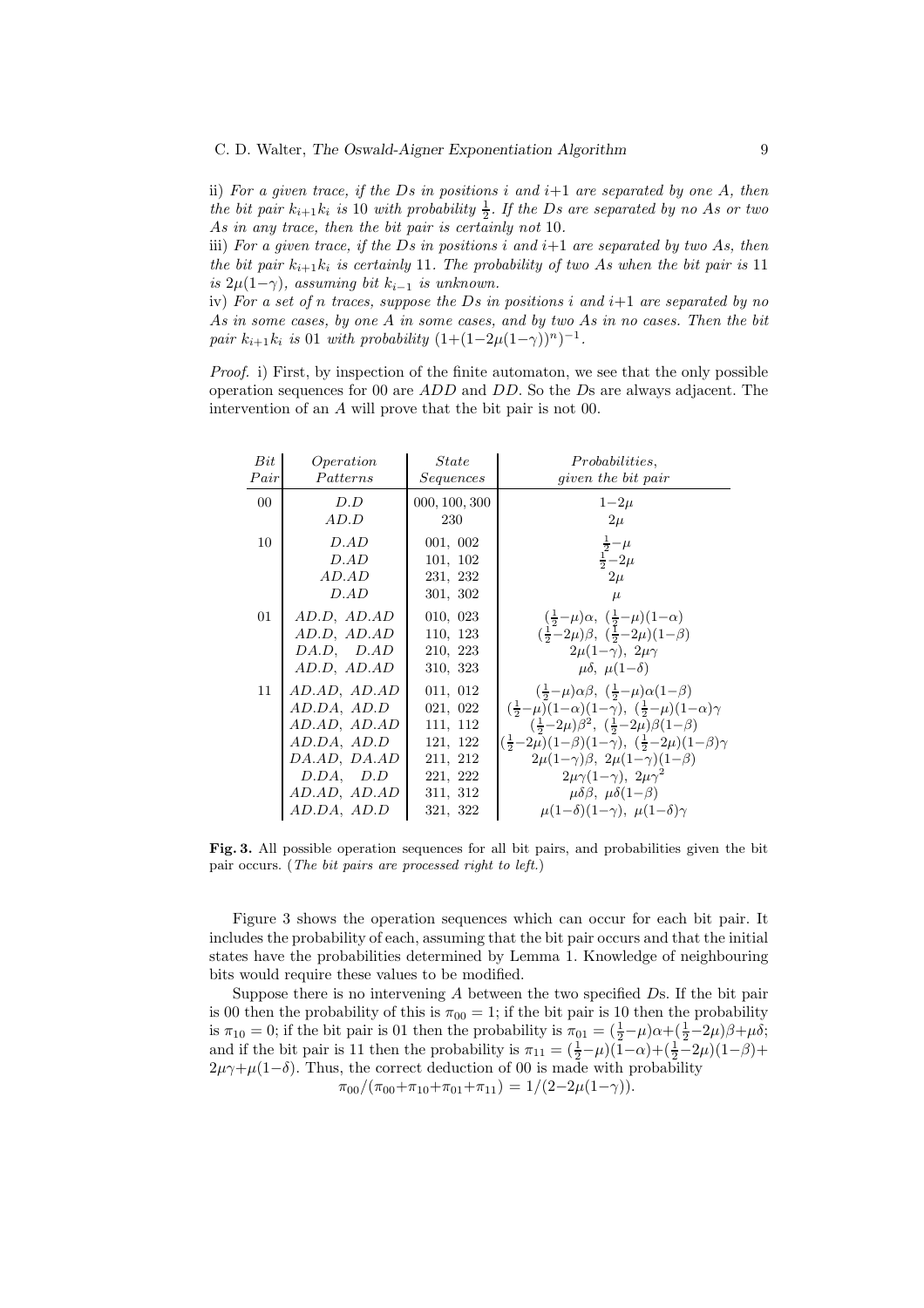ii) From the table or the automaton, we can see that the bit pair 10 must always include the operation A once between the two occurrences of  $D$ , but this is not the case for any other bit pair. Thus the absence of an A, or the presence of two As, guarantees the bit pair is not 01. However, suppose there is exactly one A between the specified Ds. If the bit pair is 00 then the probability of this is  $\pi'_{00} = 1 - \pi_{00} = 0$ ; if the bit pair is 10 then the probability is  $\pi'_{10} = 1 - \pi_{10} = 1$ ; if the bit pair is 01 then the probability is  $\pi'_{01} = 1 - \pi_{01}$ ; and if the bit pair is 11 then the probability is  $\pi'_{11} = 1 - \pi_{11} - 2\mu(1-\gamma)$ . Thus, the correct deduction of 10 is made with probability  $\pi'_{10}/(\pi'_{00}+\pi'_{10}+\pi'_{01}+\pi'_{11}) = \frac{1}{2}.$ 

iii) This part is clear from the table in Figure 3.

iv) Finally, by parts (i) and (ii), a bit pair which includes both the possibilities of no As and of one A between the specified Ds cannot be 00 or 10; it must be 01 or 11. The probability of not having two As in any trace when the digit pair is 01 is 1, of course. The probability of not having two As in any of the n traces when the digit pair is 11 is  $\pi_n = (1-2\mu(1-\gamma))^n$ . Hence the probability of the pair being 01 rather than 11 is  $1/(1+\pi_n)$ . rather than 11 is  $1/(1+\pi_n)$ .

We must be careful in the application of this lemma. Each part assumes no knowledge of bit  $k_{i-1}$ . Knowing it changes the probabilities. In most cases, the differences are small enough to be considered negligible; for accurate figures the table can be used to select just the cases starting in states 0 or 3 when the preceding processed bit is 0, and the cases starting in states 1 or 2 when that bit is 1. The only case where a qualitative difference occurs is for 11 when AA only occurs if  $k_{i-1} = 1$ . In the case of  $k_{i-1} = 0$  this means we cannot distinguish 01 from 11 so easily. However, no use has yet been made of the *distribution* of characters adjacent to, or between, the two  $\overline{D}$ s of interest: for example, using the relative probabilities, one could distinguish correctly between the pairs 01 and 11 with a better than evens chance on the basis of the proportion of As which occur between the Ds. This presupposes knowledge of the values of the parameters  $\alpha$ ,  $\beta$ ,  $\gamma$  and  $\delta$ , but, if necessary, these can be deduced with sufficient accuracy from the relative frequencies of various patterns in the traces. We will not go into detail here since the aim is to establish the feasibility of the attack, rather than the minimal number of traces required for a given chance of success. This last is, in any case, dependent on the counter-measures employed by the crypto-system and the quality of the techniques and monitoring equipment used by the attacker.

#### 4.4 Reconstructing the Key

From parts (i) and (ii) of Lemma 4, we can establish every occurrence of the bit pairs 00 and 10 with any desired degree of confidence if a sufficiency of independently generated traces for the same key is available.

The probability that a 1 bit belongs to one of these pairs 00 or 10 is  $\frac{1}{2}$  because a 1 has 50% chance of being followed by a 0 to give 10. Also, the probability that a 0 bit belongs to one of the pairs 00 or 10 is 1 because it must be preceded by a 0 or a 1 to produce 00 or 10 respectively. Hence, with enough traces,  $\frac{3}{4}$  of the bits of  $k$  will be established easily and correctly using Lemma 4, (i) or (ii). Half of all bits belong to exactly one of these pairs, and a quarter of all bits belong to two such pairs (namely, in the latter case, the central bit of triplets of the form  $*00$ ). On average, half of all bit pair positions are used to determine these bits of  $k$  using the first two parts of the lemma.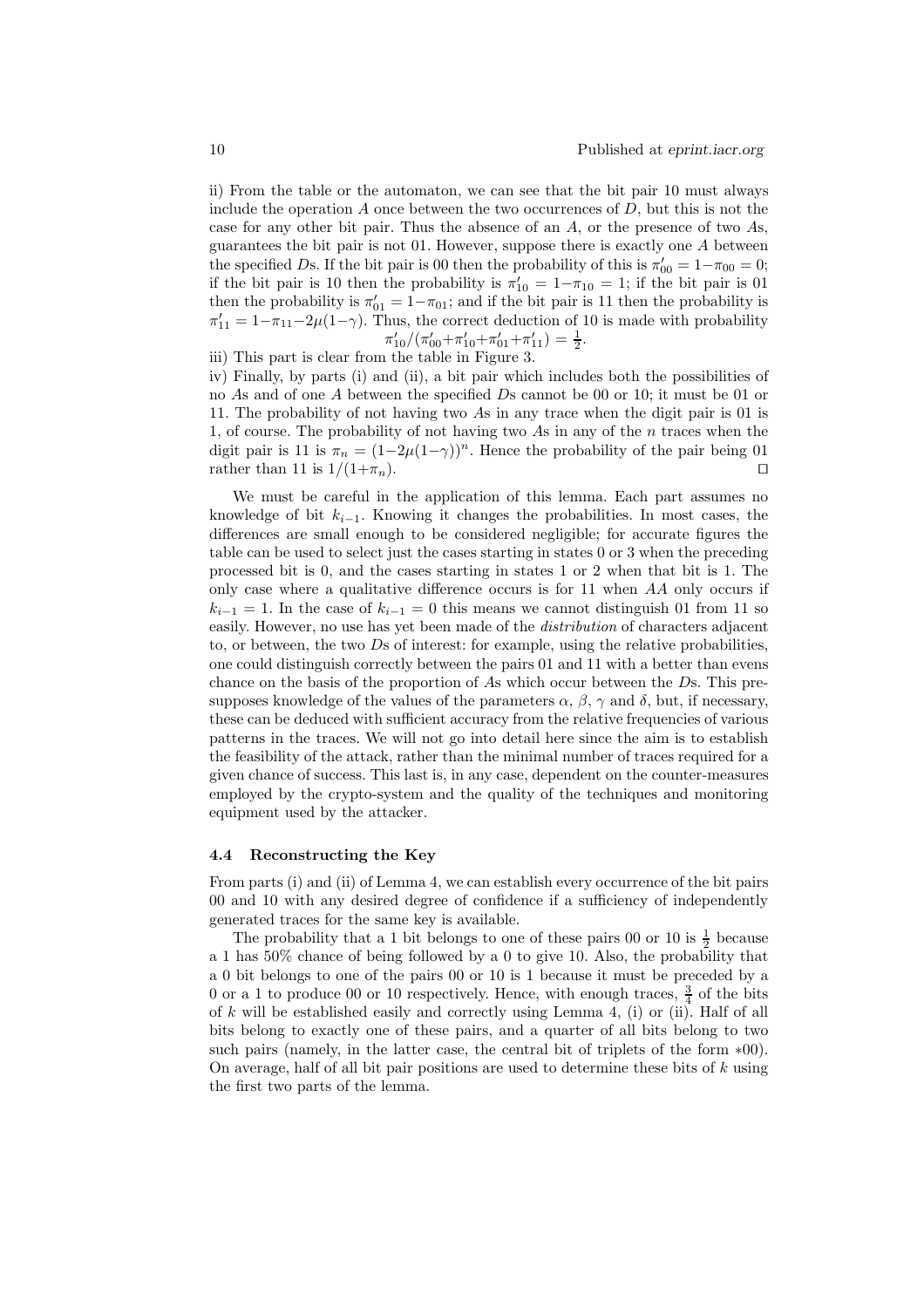#### C. D. Walter, The Oswald-Aigner Exponentiation Algorithm 11

For isolated bit pairs 00 and 10, i.e. those which do not overlap with another bit pair of the same type, the lemma shows that n traces would lead to less than one error per  $2^n$  deductions of the pair. However, for those bits belonging to a longer sequence of overlapping such bit pairs, the probability of a correct deduction is much higher. Such sequences are maximal substrings of the form  $10^i$  if no errors have been made. In an infinitely long sequence of independent random bits,  $\frac{1}{4}$  of 0s would belong to a sequence 101, so about  $\frac{1}{4}$  of the bits of k are determined as isolated pairs. The other  $\frac{3}{4}$  of 0s and  $\frac{1}{4}$  of 1s belong to longer sequences of overlapping pairs. This increases the probability of correct deductions for half the bits of k because of the need for consistency where pairs overlap. We might expect fewer than 1 error in  $2^{2n}$  for these bits, i.e. half of all bits of k are determined with almost complete certainty. This could be established by extending Figure 3 and Lemma 4 from pairs to triples of bits, but this level of detail is unnecessary to prove the feasibility of the attack.

Overall, for a standard 192-bit key  $k$ , an average of 96 bit pair positions would have trace operations which determine the values of 144 bits. So, with only 10 traces, we can expect every such pair to be determined correctly because substantially less than one error per  $2^{10}$  pairs should be made. Thus, all determined bits will be correct for at least 9 out of every 10 keys which are attacked.

A quarter of the bits now remain to be determined. The number of traces required to establish these with a given probability depends much more on the choice of the parameters  $\alpha$  to  $\delta$  than was the case for the previous bits. To determine them, we consider sequences of 1s rather than 0s.  $i(\frac{1}{2})^{i+1}$  of 1 bits belong to maximal sequences of exactly *i* consecutive 1 bits, i.e. to subsequences  $01^i0$ . Hence  $\frac{1}{2}$  of all 1 bits belong to sequences of 3 or more 1 bits. Lemma 2 enables us to determine these bits with a known probability for a given number of traces. Default values for the parameters  $\alpha$  to  $\delta$  would mean that around 90% of triples 111 would be detected using just 8 traces, whatever the key length. For convenience, assume the choice of parameters and number of traces allow this percentage to be determined. Since some of the triples will overlap, well over 90% of the 1s in such triples should be identified. In fact,  $\frac{1}{4}$  of all 1s lie at the ends of sequences of 3 or more 1 bits,  $\frac{1}{4}$  of all 1s lie within such sequences, and  $\frac{1}{16}$  of all 1s are the central bit of a subsequence 01110. Hence  $\frac{3}{16}$  of all 1s are internal 1s which belong to at least two triples 111, and so at least  $99\%$  of these will be determined correctly. Another  $\frac{5}{16}$  of all 1s lie in a single triple 111, and, by assumption, 90% of them are determined as a result of this. None of the initial or internal 1s in a subsequence  $01^i0$  (i $\geq$ 3) were considered in the previous paragraphs since they are not contained in either of the pairs 00 or 10. So these 1 bits add almost another  $\frac{1}{16} + \frac{1}{8}$  to the fraction of all bits determined so far. On average 10% of these 1s will be undetermined because DAAD does not occur in any trace. So about one of these bits will fail to be spotted in a 192-bit key.

This leaves unconsidered only those  $\frac{1}{16}$ th of all bits which are the initial 1s of sequences 0110. In a sequence of the form 0∗10, the component 0s are determined as above, as is the constituent pair 10. If the remaining bit ∗ were a 0 then the subsequence 00 would occur, it would be identified, and so ∗ determined as a 0. Since ∗ is not so determined, ∗ must be 1. So all bits are now determined except for some of those which belong to the triples 111 that failed to exhibit a substring DAAD in any trace. Thus,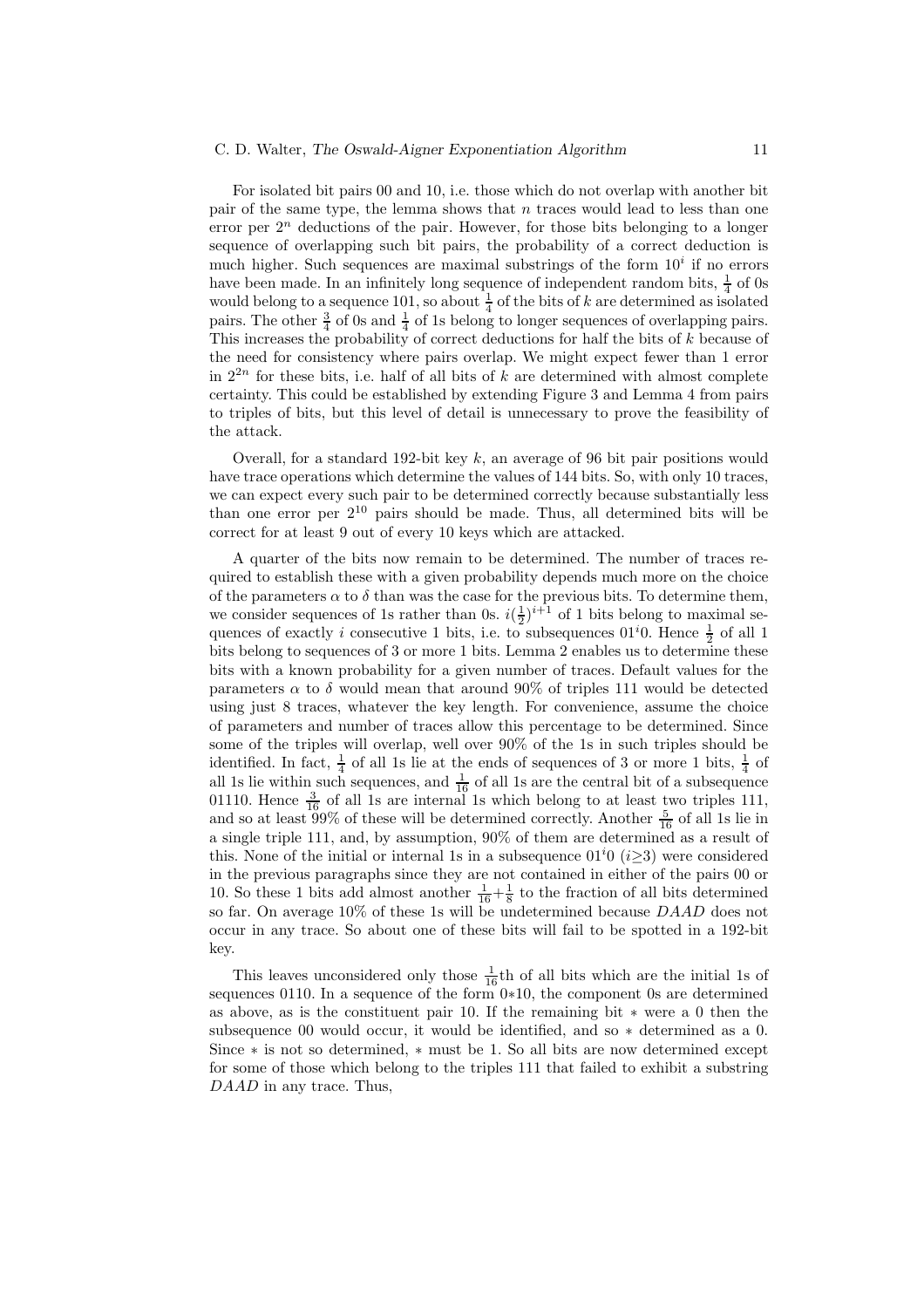**Theorem 1.** Suppose elliptic curve adds and doubles can be distinguished accurately on a side channel. If the Oswald-Aigner exponentiation algorithm is used with the same unblinded 192-bit ECC key k for 10 point multiplications then all of a known set of about  $\frac{3}{4}$  of the bits can be determined correctly with probability exceeding  $\frac{9}{10}$ . With a uniform distribution of random bits for choosing the re-coding, all but about one or two of the remaining bits can be determined with at least similar confidence. The undetermined bits are in known positions.

This theorem says that a standard 192-bit key can usually be broken on a first attempt using a dozen traces with essentially no computational effort beyond extracting the add and double patterns from each trace. By considering all possibilities, the few undetermined bits lead to a very small set of possible keys, of which the correct one can surely be established by decrypting some ciphertext. Identical working shows that a similar theorem holds for keys of any length. In all cases the number of traces needed to achieve a very high, specified degree of confidence in the determined bits is  $O(\log \log k)$ .

#### 4.5 Secure Parameter Choices?

Varying the parameters may increase the difficulty of determining the quarter of bits not covered by (i) and (ii) of Lemma 4. The probability of the sequence DAAD has to be decreased for this. This requires  $\mu \to 0$  or  $\gamma \to 1$ .

For the first of these, the probability of states 2 and 3 falls towards 0. Then the traces closely match the pattern of operations for square-and-multiply. So, roughly speaking, bits are determined according to the whether many or few traces have A before the corresponding D. With Lemma 4 determining most occurrences of 00 and 10, the only outstanding problem is to distinguish between 01 and 11. This is easily resolved by considering the average number of As between the relevant pair of Ds:  $\mu$  is very small, so  $\alpha$  and  $\beta$  are close to 1 and therefore 01 has no As almost always whereas 11 has one  $A$  with the same probability, i.e. almost always, if no AAs appear. Thus  $\mu \approx 0$  is not a secure option.

| Bit<br>Pair | Operation<br>Patterns    | <i>Probabilities.</i><br><i>given the bit pair</i>                                                                                                                                           |
|-------------|--------------------------|----------------------------------------------------------------------------------------------------------------------------------------------------------------------------------------------|
| 00          | D.D<br>AD.D              | $1 - 2\mu$<br>$2\mu$                                                                                                                                                                         |
| 10          | D.AD<br>$AD.$ AD         | $1 - 2\mu$<br>$2\mu$                                                                                                                                                                         |
| 01          | AD.D<br>$AD.$ AD<br>D.AD | $\left(\frac{1}{2}-\mu\right)\alpha+\left(\frac{1}{2}-2\mu\right)\beta+\mu\delta$<br>$\left(\frac{1}{2}-\mu\right)(1-\alpha)+\left(\frac{1}{2}-2\mu\right)(1-\beta)+\mu(1-\delta)$<br>$2\mu$ |
| 11          | $AD.$ AD<br>AD.D<br>D.D  | $\left(\frac{1}{2}-\mu\right)\alpha+\left(\frac{1}{2}-2\mu\right)\beta+\mu\delta$<br>$(\frac{1}{2}-\mu)(1-\alpha)+(\frac{1}{2}-2\mu)(1-\beta)+\mu(1-\delta)$<br>$2\mu$                       |

Fig. 4. Operation sequences and probabilities for bit pairs when  $\gamma = 1$ .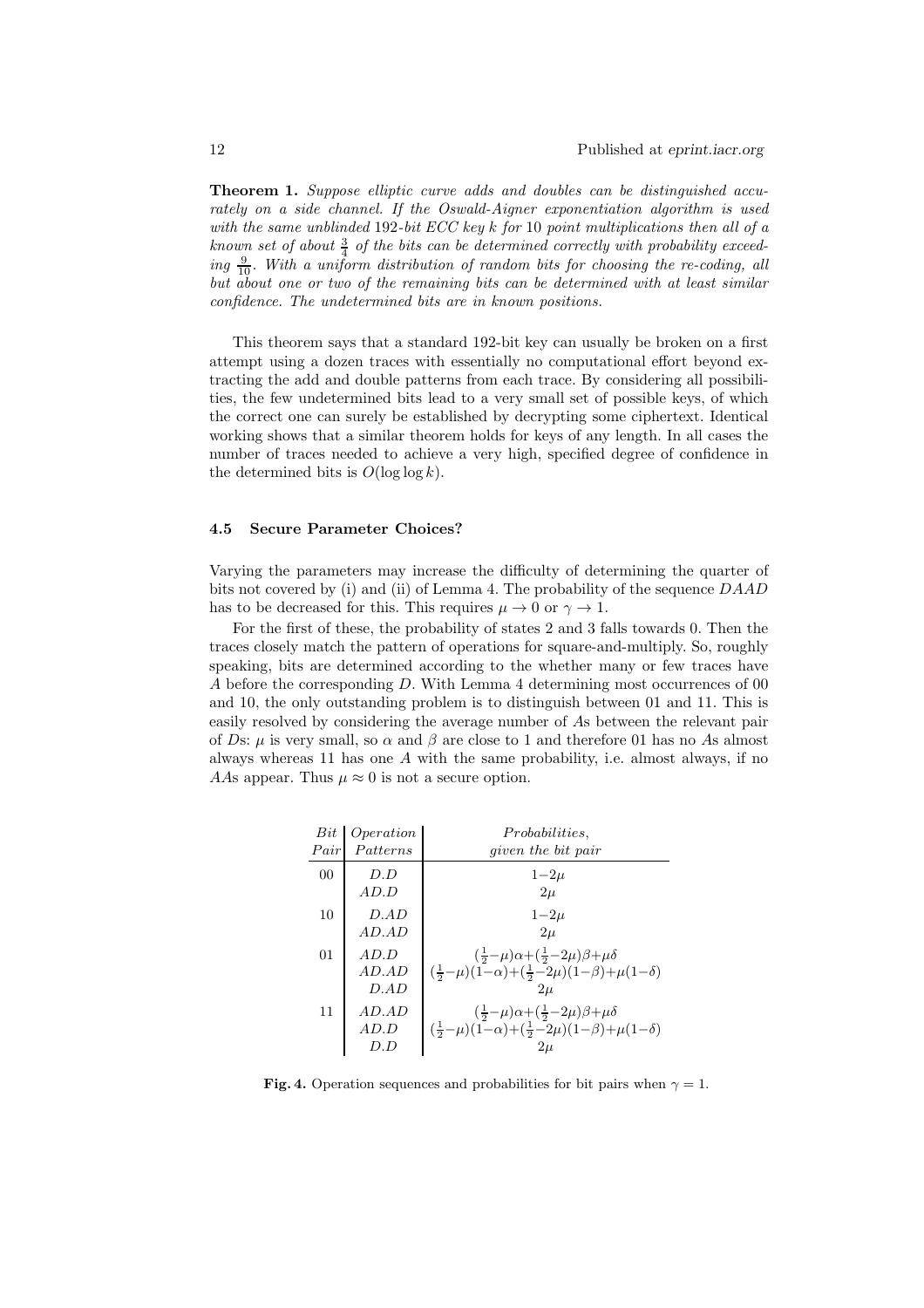#### C. D. Walter, The Oswald-Aigner Exponentiation Algorithm 13

Alternatively, we must take  $\gamma \approx 1$ . Then the table of Fig. 3 reduces to that of Fig. 4. Unless the probablities are carefully chosen, each bit pair will be distinguishable from the others by the occurrences of fixed or variable numbers of As between the corresponding  $Ds: 00$  contains no As, 10 contains one  $A$ , and the other two have instances of both no  $A$  and one  $A$  between the  $D$ s. As in the previous case, 01 and 11 will be distinguishable because they will have different, complementary probabilities for the occurrences of no As. Hence, in order to retain some ambiguity, it is necessary to force 01 and 11 to have fixed numbers of As between their  $D<sub>S</sub>$  (so they are indistinguishable from 00 or 10) or for them to have variable numbers which occur with equal probability  $\frac{1}{2}$  (so they are indistinguishable from each other).

By assumption,  $\mu$  is not close to 0. Hence the last case in Fig. 4 for each of 01 and 11 is non-negligible. Thus 01 and 11 could only demonstrate a fixed number of As over the set of traces if their first cases were to occur with negligible probability. Since  $0 < \mu \leq \frac{1}{4}$ , this would require  $\alpha \approx \delta \approx 0$ , which makes  $\mu \approx \frac{1}{4}$ . Then 00 and 11 may be confused, as may 01 and 10. However, the traces can now be used to determine the parity of one bit from that of its neighbour – either equal parity or opposite parity. Since the leading bit is 1, the parity of every bit is determined, and so the secret key  $k$  can be recovered. If there is an error, it must arise from confusing As with Ds and vice versa. However, such errors can be determined simply by taking several traces: if the number of As varies between two Ds, there must be an error. In fact, as long as A and D can be obtained correctly with greater probability than by guessing, it just requires enough traces to determine with any required certitude whether the two bits of the pair are equal or not. Hence, neither is this a secure solution.

The last possible way for perhaps keeping some ambiguity is by picking the probabilities so that 01 and 11 are confused. This requires the first case of each in Fig. 4 to have the same probability as that of the combination of the second and third cases, namely  $\frac{1}{2}$  each. Choosing  $\gamma \approx 1$  effectively removes the transition from state 2 to state 1. Thus DA will not occur for any bit. This means that every A belongs to the following  $D$ . Thus, every trace can be correctly parsed into substrings  $D$  or  $AD$ which correspond to whole transitions. In particular, this means that *all* characters of the operation patterns listed in Fig. 4 are known, not just those between the Ds. So 01 and 11 can be distinguished from each other using the occurrences of D.AD and D.D unless  $\mu$  is close to 0. However,  $\mu \approx 0$  has already been rejected as a possibility. That choice would make the algorithm revert to square-and-multiply: 01 and 11 could be distinguished by the different probabilities of  $.D$  and  $.AD$  in Fig. 4, corresponding to the first bit being 0 or 1 respectively. In fact,  $\mu = 0$  forces  $\alpha = \beta = 1$ , so that the .AD has probability 0 for 01 and probability 1 for 11.

It is now clear that any choice of parameters produces sufficient differences between the sub-traces associated with pairs of bits for every pair to be identified correctly when enough traces are provided. Whenever the parameters are chosen to remove one distinguishing feature, another feature appears, enabling them to be distinguished again. In this way all the bit pairs are determined with a known certainty. This certainty is amplified by the fact that each bit pair overlaps two other bit pairs and the determinations must be consistent with each other.

Lack of space precludes full details, but the outline feasibility proof for these exceptional cases with reasonable key lengths is as follows. As in the proof of Theorem 1, each trace determines each bit (or bit pair) correctly with a given probability greater than some non-zero  $\epsilon$ . As above, by selecting suitable criteria which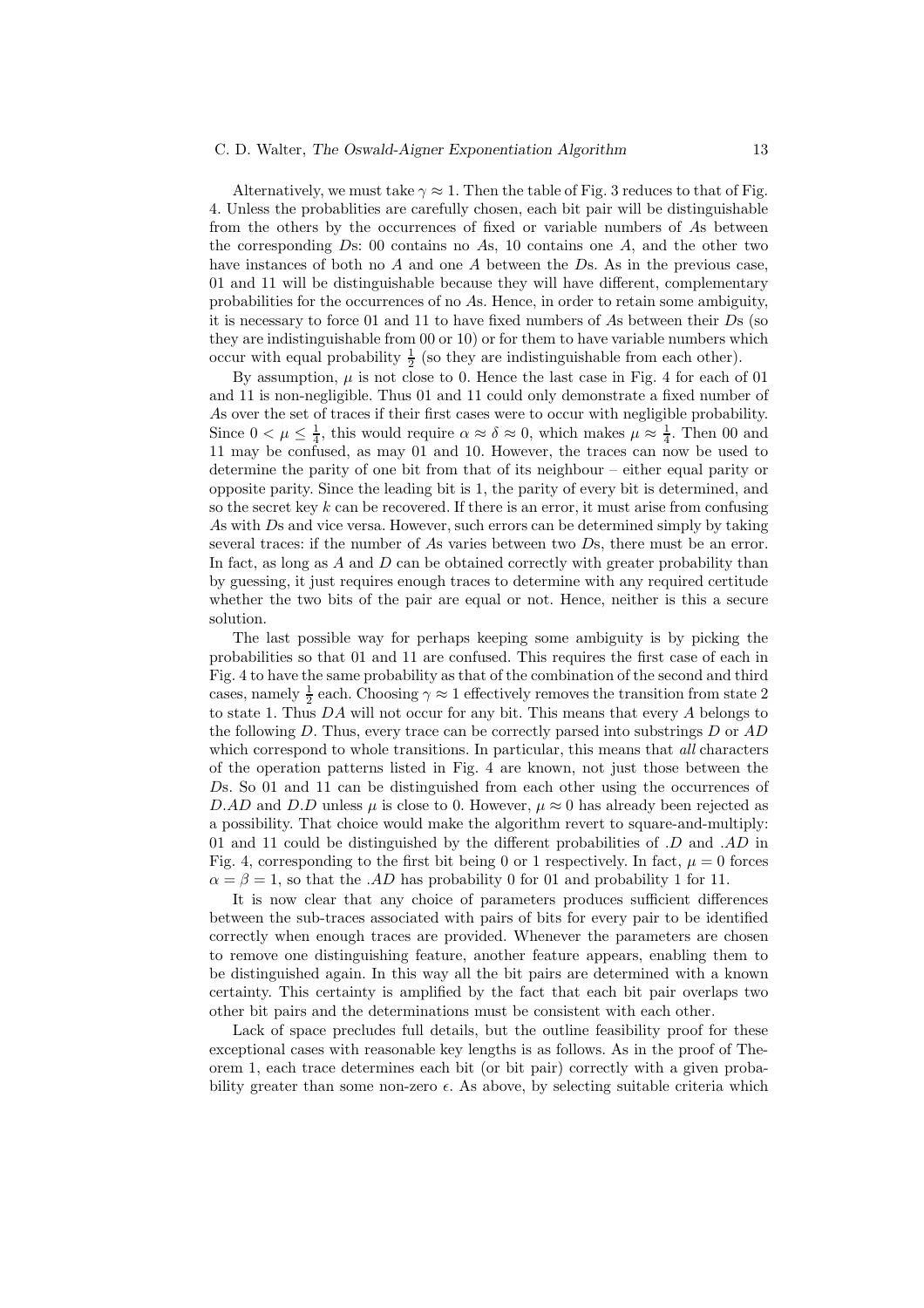depend on the choice of parameters,  $\epsilon$  can be made noticably larger than 0 in all cases. Indeed, from Lemma 4, it is 1 in some cases and above  $\frac{1}{2}$  for many others. With  $n$  independently generated traces, each bit will be known with probability at least  $1-\bar{\epsilon}^n$ . To ensure an average of at most  $c = O(1)$  bits are incorrect, n must be picked large enough to satisfy  $1-\bar{\epsilon}^n > 1-\frac{c}{\log k}$ , and this requires n to be  $O(\log \log k)$ . However, we can reasonably assume that it is computationally feasible to check all possibilities for every set of  $c \leq 3.5$  bits which might be in error: it requires checking  $O((\frac{1}{4} \log k)^{2^c})$  keys because essentially three quarters of the bits are already known. Thus,

**Theorem 2.** No choice of algorithm parameters is secure for a reasonable key length under the above attack if  $O(\log \log k)$  traces are available from point multiplications using the same unblinded key.

#### 4.6 Counter-Measures

In the absence of a secure set of parameter choices, further counter-measures are required. The most obvious counter-measure is to restore key blinding. A small number of blinding bits might still result in the attacker's desired 10 or so traces for the same key eventually becoming available. These might be identified easily within a much larger set of traces by the large number of shared characters between their traces. So, to avoid such duplication, the size of the random number used in blinding cannot reasonably be much less than the maximum lifespan of the key in terms of the maximum number of point multiplications it is used for. Thus 16 or more bits are needed, and this will add 10% or more to the cost of point multiplication.

Identical formulae for additions and doublings are increasingly efficient and applicable to wider classes of elliptic curves. We single out those of Brier and Joye [1] in particular. However, the potential to deduce Hamming weights of bus data from side channel leakage may still enable attackers to discriminate adds and doubles from address or data loading cycles.

Another favoured counter-measure is the add-and-always-double approach which is applied to m-ary exponentiation. Then each occurrence of DD has an add inserted to yield the pattern DAD, but the add output is discarded without having been used. This should also be done for the Oswald-Aigner algorithm. In addition, an extra double needs to be performed to convert each DAAD into DADAD, and the double's output is likewise ignored.

Alternatives randomized algorithms exist. Standard  $m$ -ary exponentiation [5] is not subject to this type of attack, but re-use of operands might be detected [16], making that method unsuitable even with key blinding in place. The MIST algorithm [17–19] and an overlapping windows method [3] currently seem to be the most robust choices under these types of attack.

## 5 Overview

The introduction presented an overview of two algorithm properties which appear to be necessary for the above type of attack. Here, and in the attacks of [14] and [20], the randomized algorithms always process the key through a subset of a small, fixed set of values: after each iteration of the key processing algorithm, the scalar which still needs processing is simply a prefix of the binary representation of the key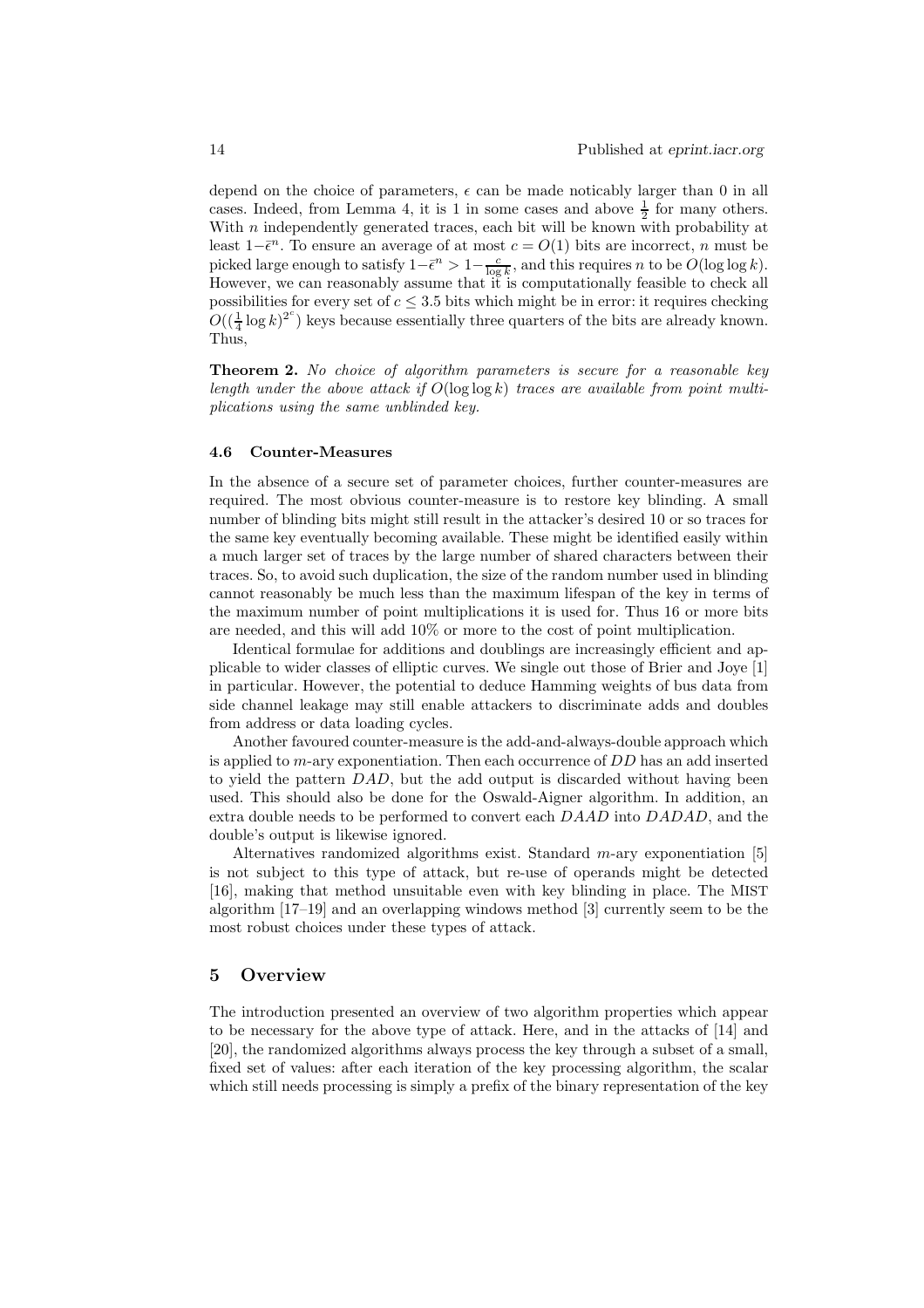plus a small carry. Thus, at any given point in the processing, the corresponding sub-traces must all correspond to the same key bits plus the carry. Consequently, unless perhaps the algorithm is extremely well-designed, it can be assumed that the different frequencies of the various trace patterns will reveal the correct key bit pattern with a confidence which increases with the number of traces. No cases require more than  $O(10)$  traces to recover the key. Thus, such randomized algorithms are probably best used only for ephemeral keys unless there is confidence in the efficacy of other counter-measures.

## 6 One Trace

It is interesting to speculate on how much data leaks from a single point multiplication since this may now be the main context for the algorithm. Oswald [10] noted that for some *deterministic* re-coding algorithms in which several non-zero digits generate indistinguishable As, the operation patterns resulting from numbers of up to 12 bits could only represent at most 3 keys. By breaking a standard ECC key into 12 bit sections, this means very few keys actually generate an observed patterns of operations. Moreover, these can be ordered according to their liklihood of occurrence, and this considerably reduces the average search time for the correct key. Hence the key can be recovered quite easily.

She also writes that the same attack is possible on randomized algorithms with weaker results, but provides no detail. Randomized algorithms have much weaker inter-dependencies between adjacent operation patterns. This should substantially increase the number of keys which match a specific pattern of point operations. The key Lemma 4 above does not provide much certainty for any bits unless a number of traces are available; only the infrequent instances of AA allow definite determination of any bits. Of course, an analysis of subsequences of more than two bits is possible, as in [14], but, besides better probabilities, this gives no further insight. Instead, software was written to enumerate all the keys which could represent a given string. On average, for the extended version of the algorithm, the trend up to 16-bit keys indicates clearly that a little over  $O(\sqrt[k]{k})$  keys will match a given pattern – under 20 match a given 16-bit pattern. This would appear to ensure the strength of the algorithm when a key is used just once but only if the key has at least  $2<sup>8</sup>$  bits or there is considerable ambiguity in the side channel about whether the operations are adds or doubles. The original algorithm has fewer random choices, and so has even fewer keys matching a given pattern.

With only two traces available for the same key, an attacker can use occurrences of  $D$  to partition the traces into small corresponding sections which represent the same key bits. From the two sets of matching key values for each section, he selects pairs which differ only by the possible carry values at each end of the section. Then, choosing the cases where the carry values match between sections, he concatenates the possible bit strings for each section to recover the whole key. This is most likely to produce a very small number of possible keys, and certainly a tractable number for reasonable key lengths.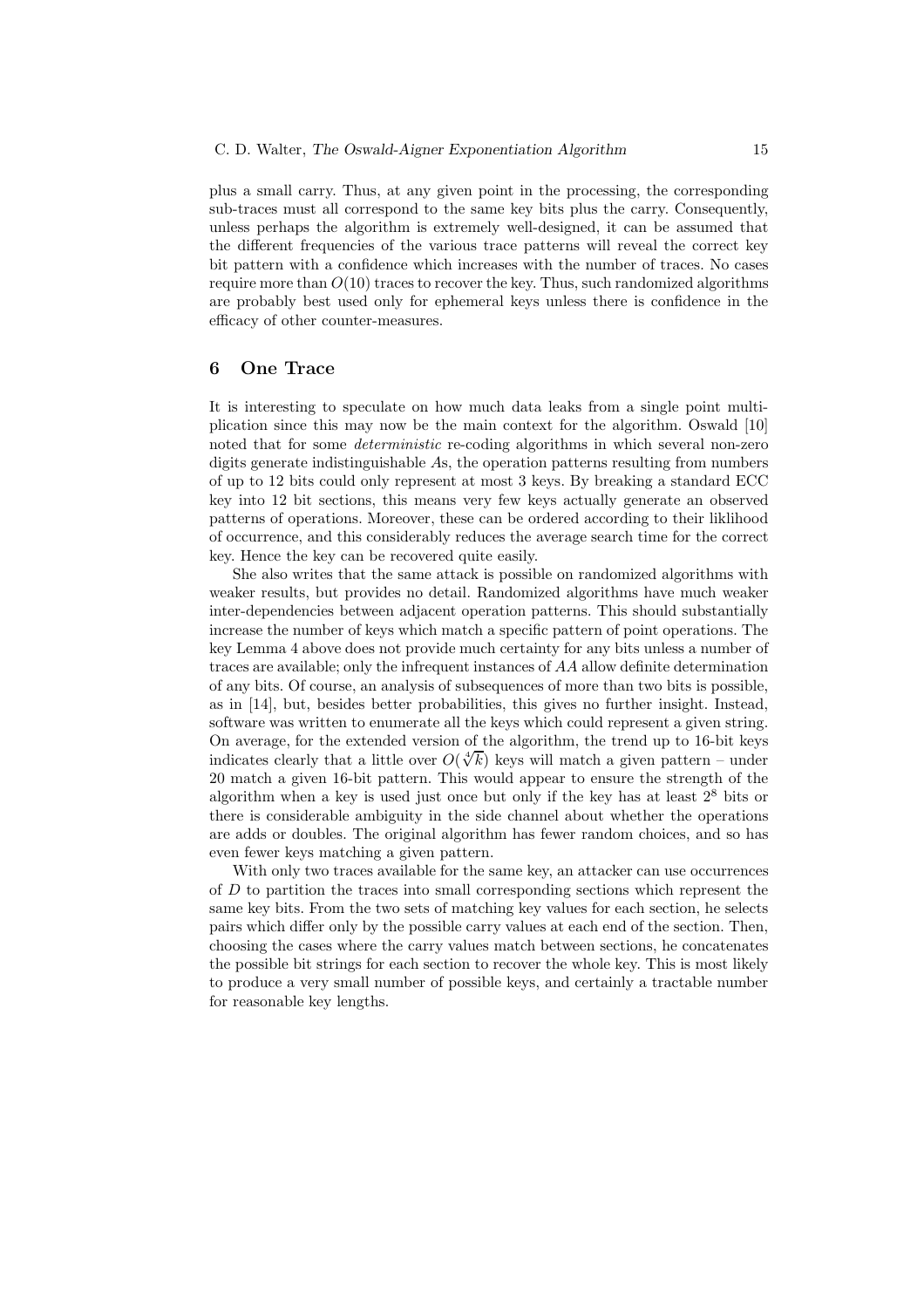## 7 Conclusion

One of several, similar, randomized exponentiation algorithms has been investigated to assess its strength against a side channel attack which can differentiate between point additions and point doublings. Straightforward theory shows that at most  $O(10)$  uses of the same unblinded key will enable the secret key to be recovered easily in a computationally feasible time. No choice of parameters improves security enough to alter this conclusion. Using longer bit sequences than the theory, it is also clear that software can search successfully for keys when just 2 side channel traces, and perhaps only one, are available. However, this number may need increasing if adds and doubles might be confused or standards for key lengths are increased.

The main property which is common to algorithms which can be attacked in this way seems to be that the next subsequence of operations at a given point in the processing of the key must be chosen from a small, bounded set of possibilities which is derived from the key and the position, but is independent of previous choices. Hence, our overall conclusion is that such algorithms should be avoided for repeated use of the same unblinded key if adds and doubles can be differentiated with any degree of certainty. Furthermore, for typical ECC key lengths, a single use may be sufficient to disclose the key when adds and doubles are accurately distinguishable.

## References

- 1. E. Brier & M. Joye, Weierstraß Elliptic Curves and Side-Channel Attacks, Public Key Cryptography, P. Paillier & D. Naccache (editors), Lecture Notes in Computer Science, 2274, Springer-Verlag, 2002, 335–345.
- 2. C. Gebotys & R. Gebotys, Secure Elliptic Curve Implementations: An analysis of resistance to power-attacks in a DSP processor core, Cryptographic Hardware and Embedded Systems (CHES 2002), Lecture Notes in Computer Science, 2523, Springer-Verlag, 2003, to appear.
- 3. K. Itoh, J. Yajima, M. Takenaka, & N. Torii, DPA Countermeasures by improving the window method, Cryptographic Hardware and Embedded Systems (CHES 2002), Lecture Notes in Computer Science, 2523, Springer-Verlag, 2003, to appear.
- 4. M. Joye & J.-J. Quisquater, Hessian Elliptic Curves and Side Channel Attacks Cryptographic Hardware and Embedded Systems – CHES 2001, C. Koç, D. Naccache  $\&$ C. Paar (editors), Lecture Notes in Computer Science, 2162, Springer-Verlag, 2001, 402–410.
- 5. D. E. Knuth, The Art of Computer Programming, vol. 2, "Seminumerical Algorithms", 2nd Edition, Addison-Wesley, 1981, 441–466.
- 6. P. Kocher, Timing Attack on Implementations of Diffie-Hellman, RSA, DSS, and other systems, Advances in Cryptology – CRYPTO '96, N. Koblitz (editor), Lecture Notes in Computer Science, 1109, Springer-Verlag, 1996, 104–113.
- 7. P. Kocher, J. Jaffe & B. Jun, Differential Power Analysis, Advances in Cryptology Crypto '99, M. Wiener (editor), Lecture Notes in Computer Science, 1666, Springer-Verlag, 1999, 388–397.
- 8. P.-Y. Liardet & N. P. Smart, Preventing SPA/DPA in ECC Systems using the Jacobi Form Cryptographic Hardware and Embedded Systems – CHES 2001, C. Koç, D. Naccache & C. Paar (editors), Lecture Notes in Computer Science, 2162, Springer-Verlag, 2001, 391–401.
- 9. T. S. Messerges, E. A. Dabbish & R. H. Sloan, Power Analysis Attacks of Modular Exponentiation in Smartcards, Cryptographic Hardware and Embedded Systems (Proc CHES 99), C. Paar & Ç. Koç (editors), Lecture Notes in Computer Science,  $1717$ , Springer-Verlag, 1999, 144–157.